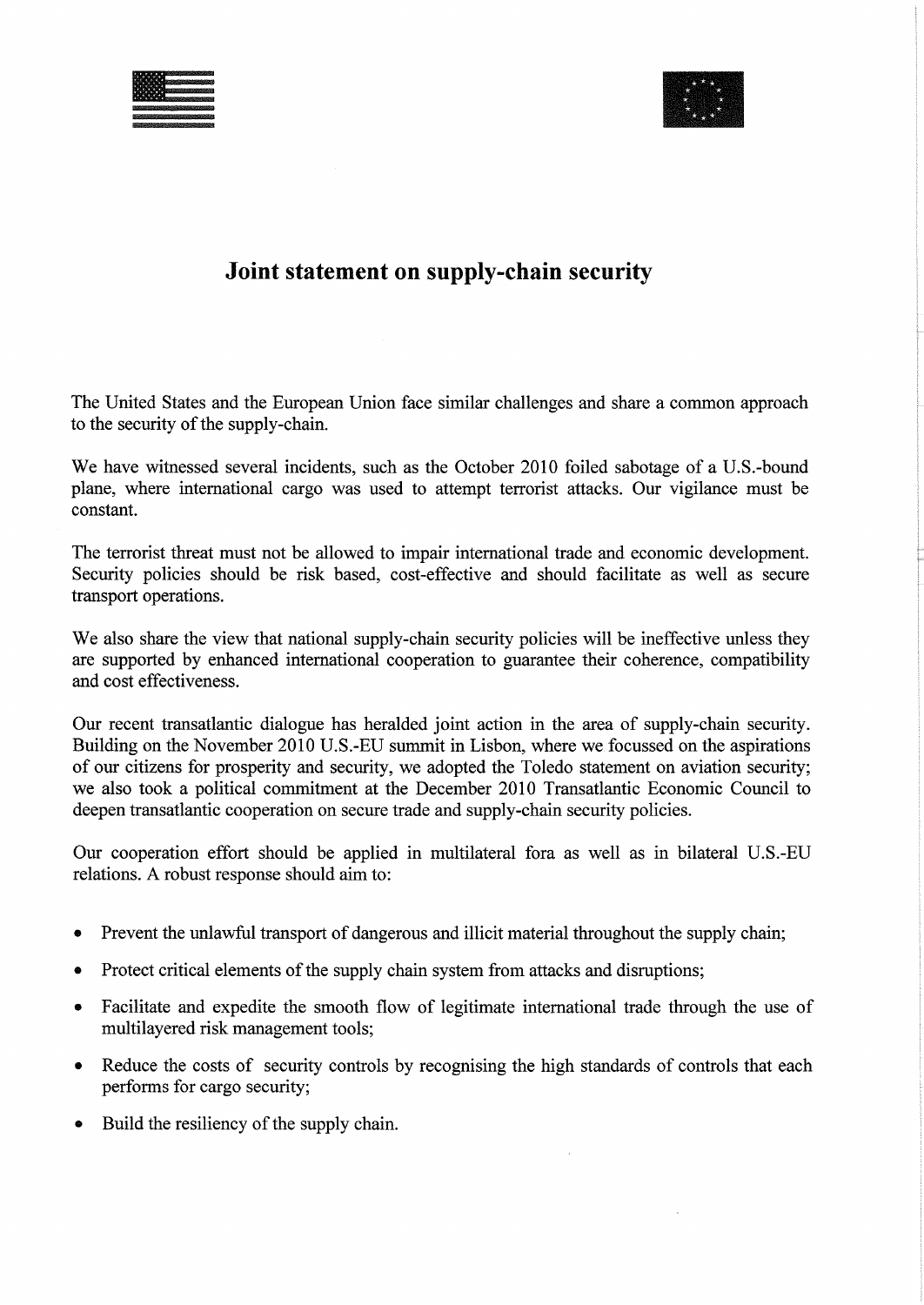To attain these goals, we support the work of multilateral organizations with responsibilities for components of the system such as the World Customs Organization (WCO), the International Civil Aviation Organization (ICAO), the International Maritime Organization (IMO), and the Universal Postal Union (UPU) in order to:

- Support the building of bridges and networks between these international organizations to enhance collaboration and reduce system vulnerabilities;
- Push forward the adoption of international standards, develop and adopt new security measures and controls and advance global best practices and guidelines to deliver both security and trade facilitation at all stages of the supply-chain;
- Encourage an integrated, intermodal approach to ensure that measures and standards developed within these international organizations for all modes of transport within the supply-chain - air, land, and sea - are compatible;
- Promote and support capacity building.

The U.S. and the EU have the largest bilateral trade relationship and, together, account for about one-third of world trade. Other nations rely on transit through our airports, seaports and land border crossings. The partnership between the U.S. and the EU protects these vital economic ties, sets an example and promotes consensus in other organisations. We commit ourselves to continuing our robust dialogue. Through advance communication, prior to taking action, we can be better prepared to respond efficiently and in unison to new threats as they evolve.

We should:

- Develop bilateral, cross-agency cooperation and coordination to achieve better integration of customs security procedures with other border security controls, in order to enhance security and efficiency at a lower cost for trade and public authorities;
- Implement mutual recognition of U.S. and EU trade partnership programmes (AEO and C-TPAT);
- Streamline processes, leverage resources and expertise, and seek mutually recognized controls in aviation and maritime security to eliminate unnecessary duplication;
- Enhance the joint agenda on the future direction of security controls and detection technology, and share information on trials and research;
- Improve the quality of and share risk/threat information;
- Exchange experiences and promote mutual training of staff;
- Promote the adoption and implementation of higher security standards and best practices worldwide.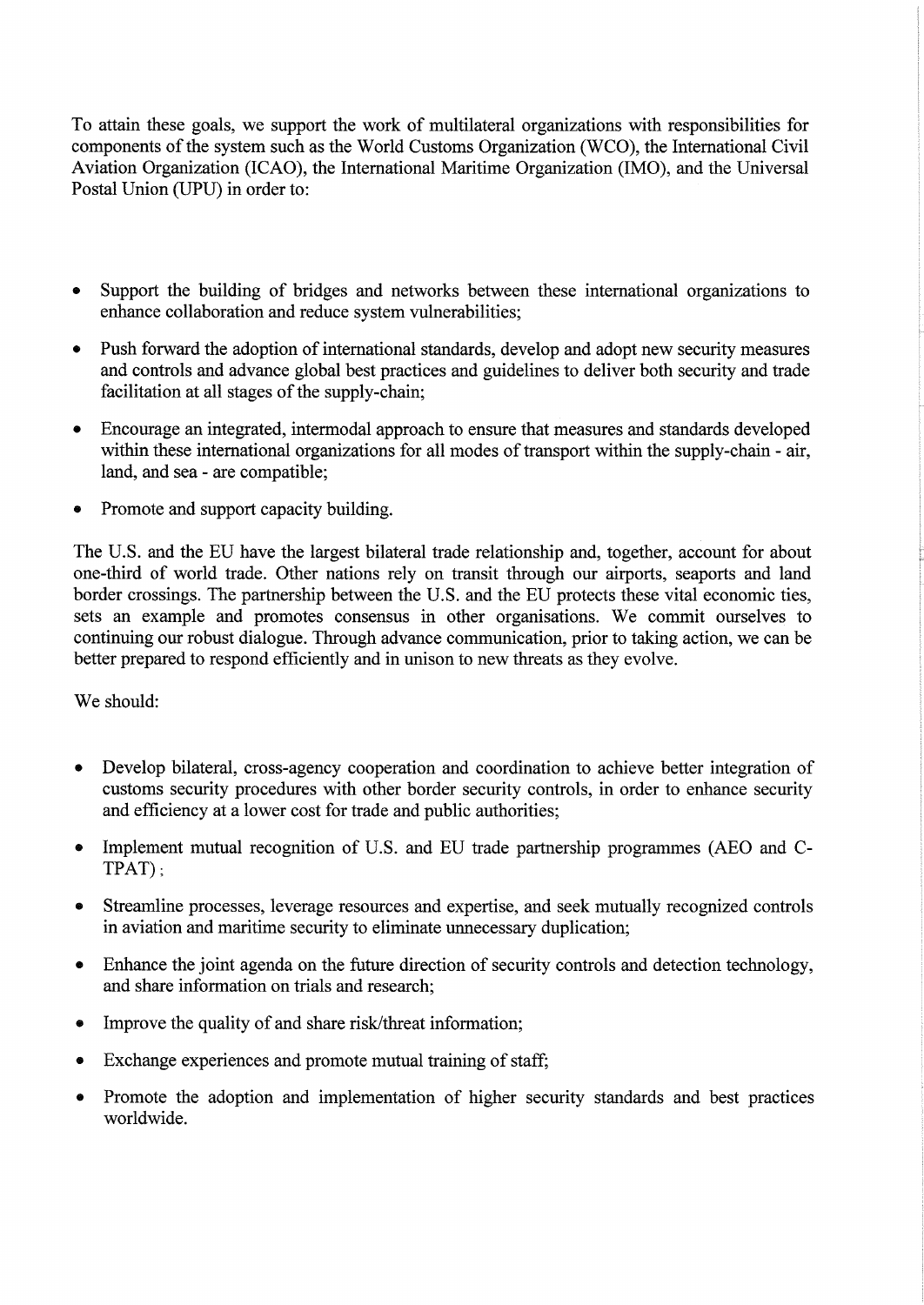We have identified several areas, annexed to the present statement, for joint action.

This work is to take place in existing U.S.-EU bodies such as the Joint Customs Cooperation Committee, the Joint Committee under the Air Transport Agreement, the Transportation Security Cooperation Group, and the expert group on Explosive Security Cooperation. Designated senior officials are to ensure coordination and monitor progress.

Updates of our efforts should be provided to the Transatlantic Economic Council.

We acknowledge that the provisions of this Joint Statement express political intent and are not designed to create legal rights or obligations under international law.

This Joint Statement is signed in Brussels on 23 June 2011.

For the U.S. Department of Homeland Security

 $f/\int_{\gamma}$ '<sub>ITANO</sub>  $i\ell$ 

Secretary of Homeland Security

*For the European Commission* 

Siim KALLAS

Algirdas SEMETA Vice-President responsible Commissioner responsible for Taxation Commissioner responsible for Transport and Customs Union,Audit and Anti-Fraud for Home Affairs

Cecilia MALMSTRÖM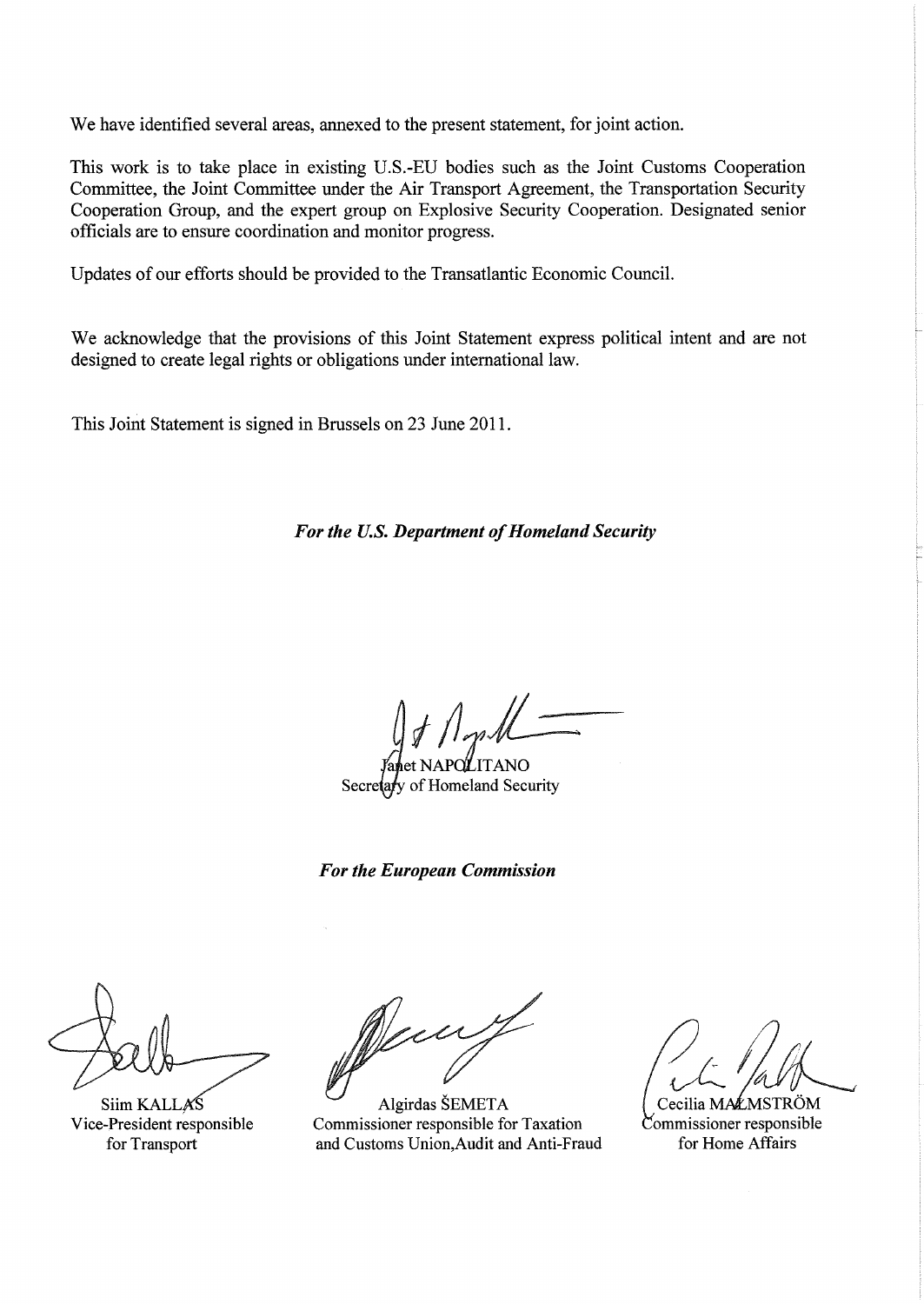#### **Annex: Areas for possible action**

#### *Improving and exploiting risk information*

Analyzing information about the goods moving in the global supply-chain and the entities involved in these transactions allows government authorities to focus resources on the greatest threats and speed delivery of lawful shipments. However, targeting capabilities are only as good as the data gathered, and this data is to be enhanced. Actions include:

- Support work in the WCO on ensuring and improving pre-departure information for all cargo under the SAFE Framework of Standards.
- Engage in bilateral risk information exchanges.
- Training of staff, including posting of EU officers at the U.S. National Targeting Center.

#### *Further strengthening of air cargo security*

The global community's re-doubling of efforts to secure aviation resulted in an ICAO Declaration on Aviation Security and important changes to security standards within Annex 17 in 2010. It is now necessary to implement the new standards while considering evolving threats and the needs of customs and other government authorities to enhance efficiencies and security. Actions include:

- Promote, in concert with the business sector, the establishment of robust global pre-departure information requirements for air cargo that will allow the sending and receiving parties to conduct targeting and resolve concerns in cooperation with each other prior to loading; consider the unique requirements of global mail.
- Support work in ICAO and WCO to develop common definitions for high-risk cargo as well as standards and recommended practices in the handling of cargo deemed high-risk.

#### **Stemming the flow of illicit and dangerous materials**

The global supply chain is not only an attractive target for potential terrorist attack, but is also vulnerable to exploitation by those seeking to illicitly transport dangerous material around the world. International collaboration is needed to ensure that all nations have the resources, capabilities and authorities to combat the exploitation of the supply chain. Actions include:

- Expand participation in and support WCO capacity building efforts and development of implementation guidelines for program Global Shield; support the expansion of the joint WCO-United Nations Office on Drugs and Crime's (UNODC) Container Control Program (CCP).
- Support the International Atomic Energy Agency's (IAEA) ongoing work to develop implementation guidance for the above referenced "Nuclear Security Recommendations on Nuclear and Other Radioactive Materials out of Regulatory Control" for publication by early 2012.
- Continue to support the efforts of the trilateral Border Monitoring Working Group between the U.S., EU and the IAEA that focus on enhancing national-level nuclear and radiological detection capabilities around the world.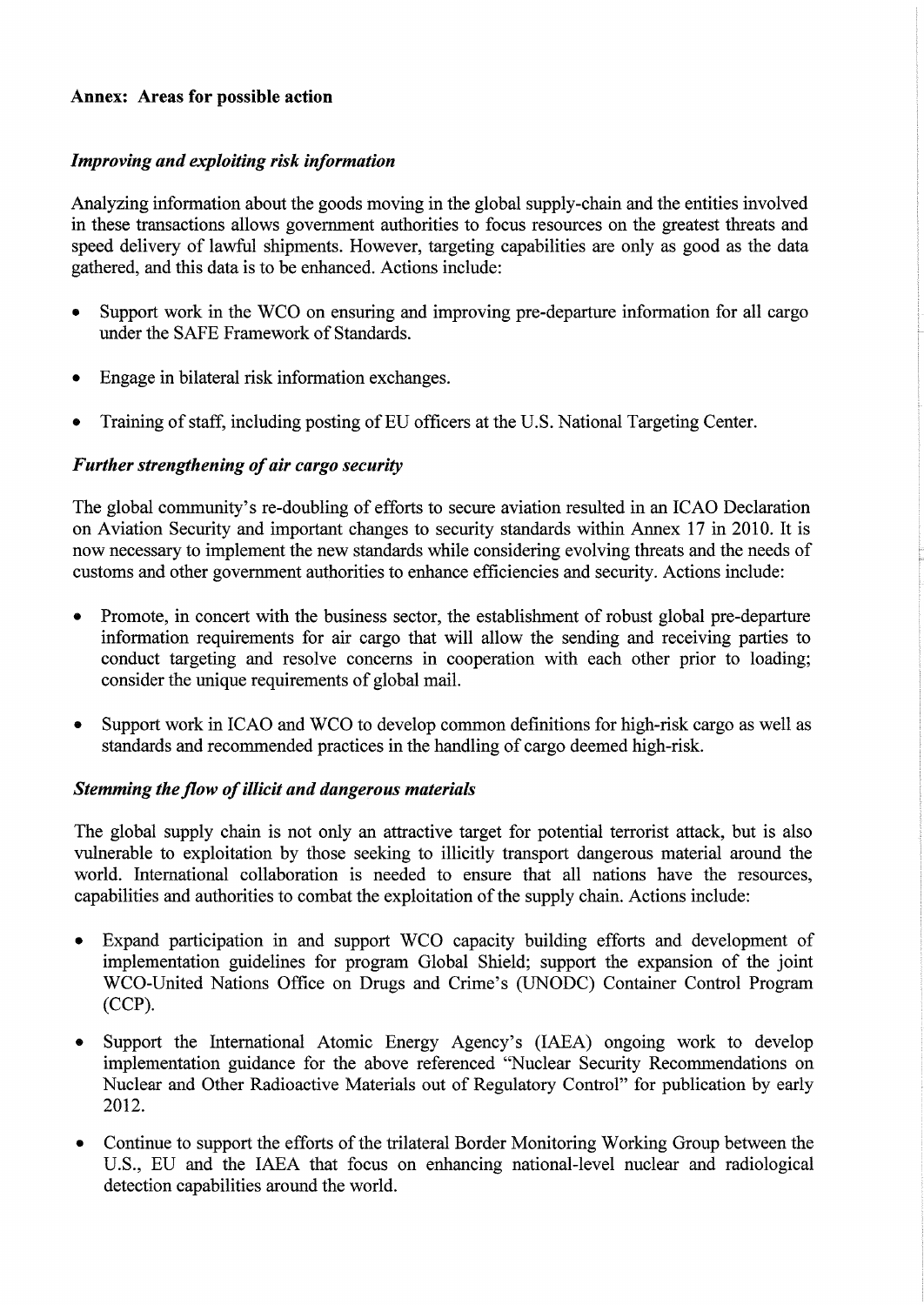## *Engaging in mutual recognition of trade partnership programmes and controls*

Mutual recognition of controls is to be achieved wherever possible in aviation and maritime security, supply-chain security and cargo screening requirements. Actions include:

- Implement the mutual recognition of the EU (AEO) and U.S. (C-TPAT) trade partnership programmes by end October 2011 contingent upon the completion of the agreed steps and work programme.
- Implement global guidelines under the WCO SAFE Framework of Standards for AEO programmes and mutual recognition. Explore opportunities for a global identification number for mutual recognition purposes.
- Seek mutual recognition of seaport, airport and customs security measures and controls to facilitate the efficient flow of commerce and focus resources on the highest risk; examine the future of the Container Security Initiative in the EU, considering the respective roles of U.S. and EU Member States customs.

## *Connecting and streamlining trade partnership programmes*

An array of regulator-to-business programs currently exists throughout the global community. The development of global guidelines for these types of programs, across all modes of transport and applicable to both customs as well as security authorities, would enhance efficiency, leverage resources and expertise and minimize impact on industry. Actions include:

• Support efforts underway within WCO and ICAO to compare customs-oriented programs in the SAFE Framework to aviation security-oriented programs in ICAO's Annex 17; take advantage of lessons learned from domestic efforts to streamline the private-public partnership programs.

## *Enhancing compliance with established standards*

To leverage resources and strengthen global ties there is a need to share experience and collaboratively seek to enhance compliance with established guidelines and standards. Actions include:

- Support WCO efforts to further develop and refine Coordinated Border Management within the SAFE Framework of Standards, or similar efforts to enhance and highlight the need for increased collaboration between customs and other government authorities.
- Support IMO efforts to help in the implementation of the International Ship and Port Security (ISPS) Code.
- Explore opportunities to share information and leverage resources to conduct joint seaport and airport assessments and provide support internationally.

## *Exploring and Deploying New Technologies*

Technology plays a critical role in ensuring the security and efficiency of the supply chain. Global guidelines and standards for technology ensure the deployment of compatible and effective systems and processes and encourage continued technical innovation that can alter the way that the world does business. Actions include: